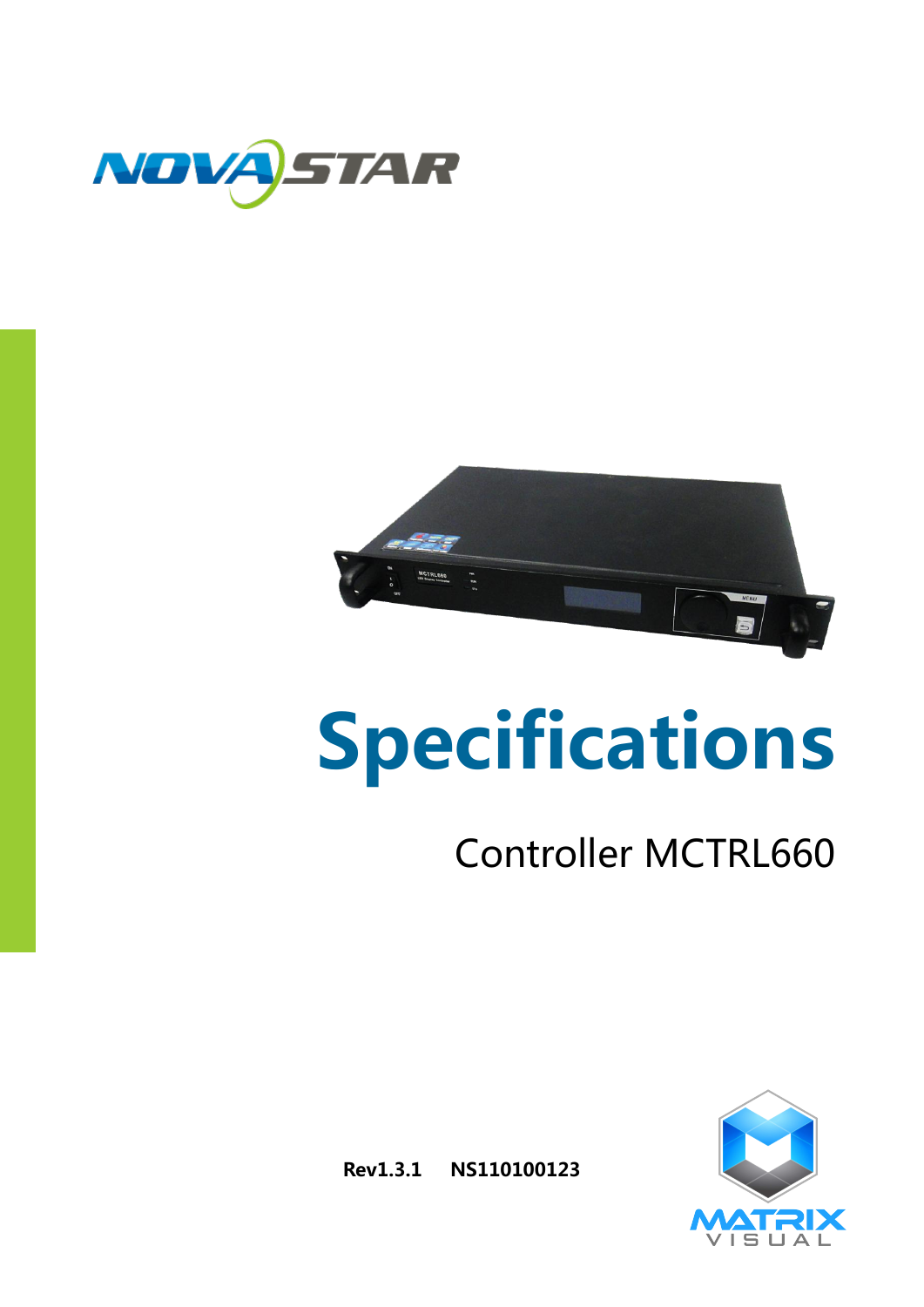#### Overview -

MCTRL660 is the latest independent master controller of NovaStar, which is mainly applied for display rental service.

It supports screen configuration at any time without a computer.

Features

- 1) It has adopted an innovative design to implement smart configuration and the screen configuration can be completed within 30 seconds;
- 2) It has adopted Nova G4 engine, which makes the screen stable and flicker free without scanning lines. The images become exquisite and bring a good sense of depth;
- 3) It supports Nova's new-generation pixel-by-pixel calibration technology which is fast and efficient;
- 4) It can implement white balance calibration and color gamut mapping based on different features of LEDs used by displays to ensure restoration of true colors;
- 5) It is the only control system supporting the input of 12-bit high-definition multimedia interface (HDMI) and high-bandwidth digital content protection (HDCP) in China;
- 6) It supports screen configuration at any time without a computer;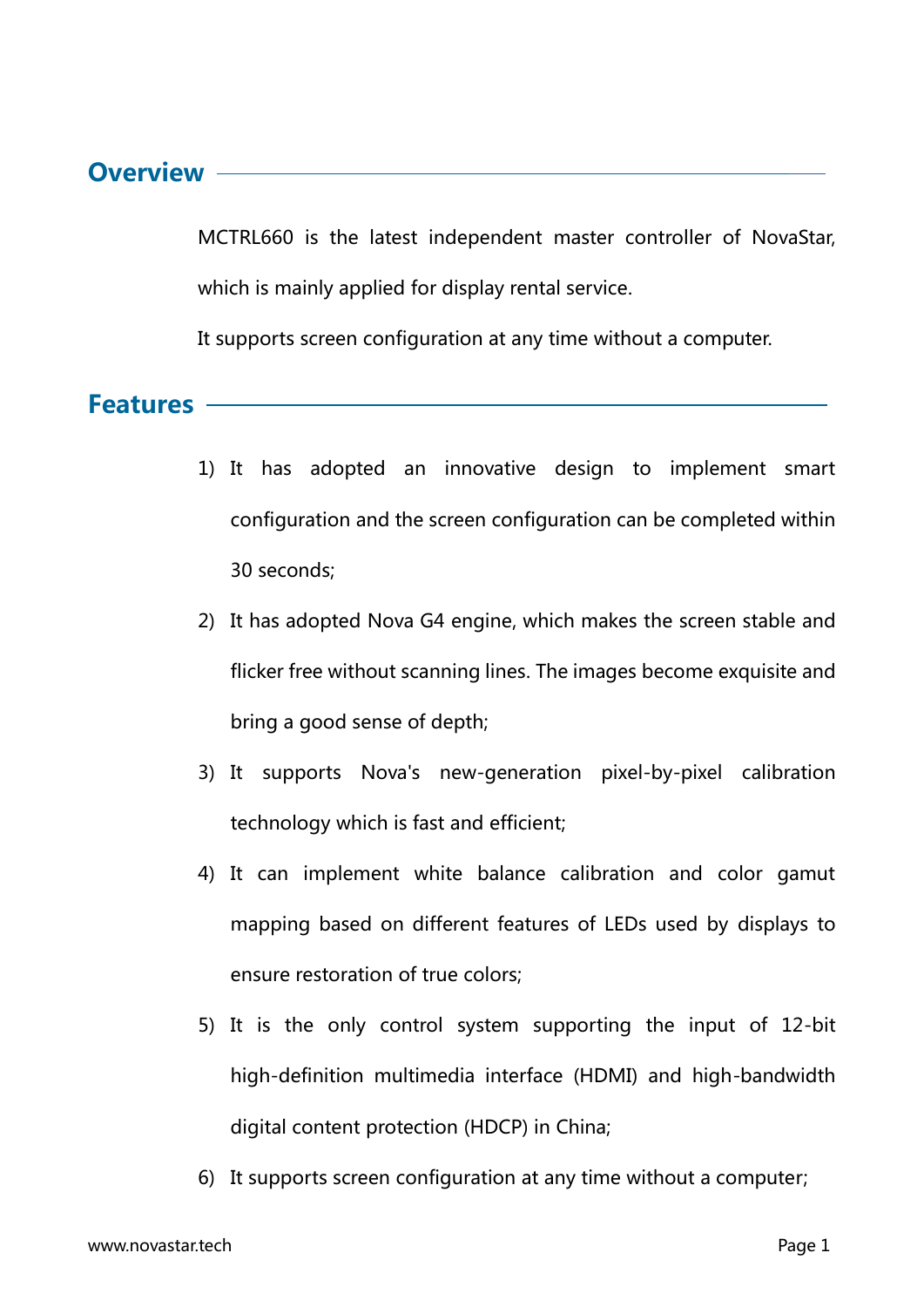- 7) It supports manual adjustment of screen brightness, which is convenient and efficient. These features have satisfied the special needs of display rental service to the maximum extent;
- 8) HDMI/DVI Input;
- 9) HDMI/DVI Output;
- 10) HDMI/external audio input;
- 11) 12bit/10bit/8bit HD video source;
- 12) Resolution supported: 2048×1152,1920×1200,2560×960;
- 13) Resolution supported: 1440×900, (12 bit/10 bit);
- 14) Cascading supported;
- 15) 18 bit gray scale processing and presentation;
- 16) Video format: RGB, YCrCb4:2:2, YCrCb4:4:4.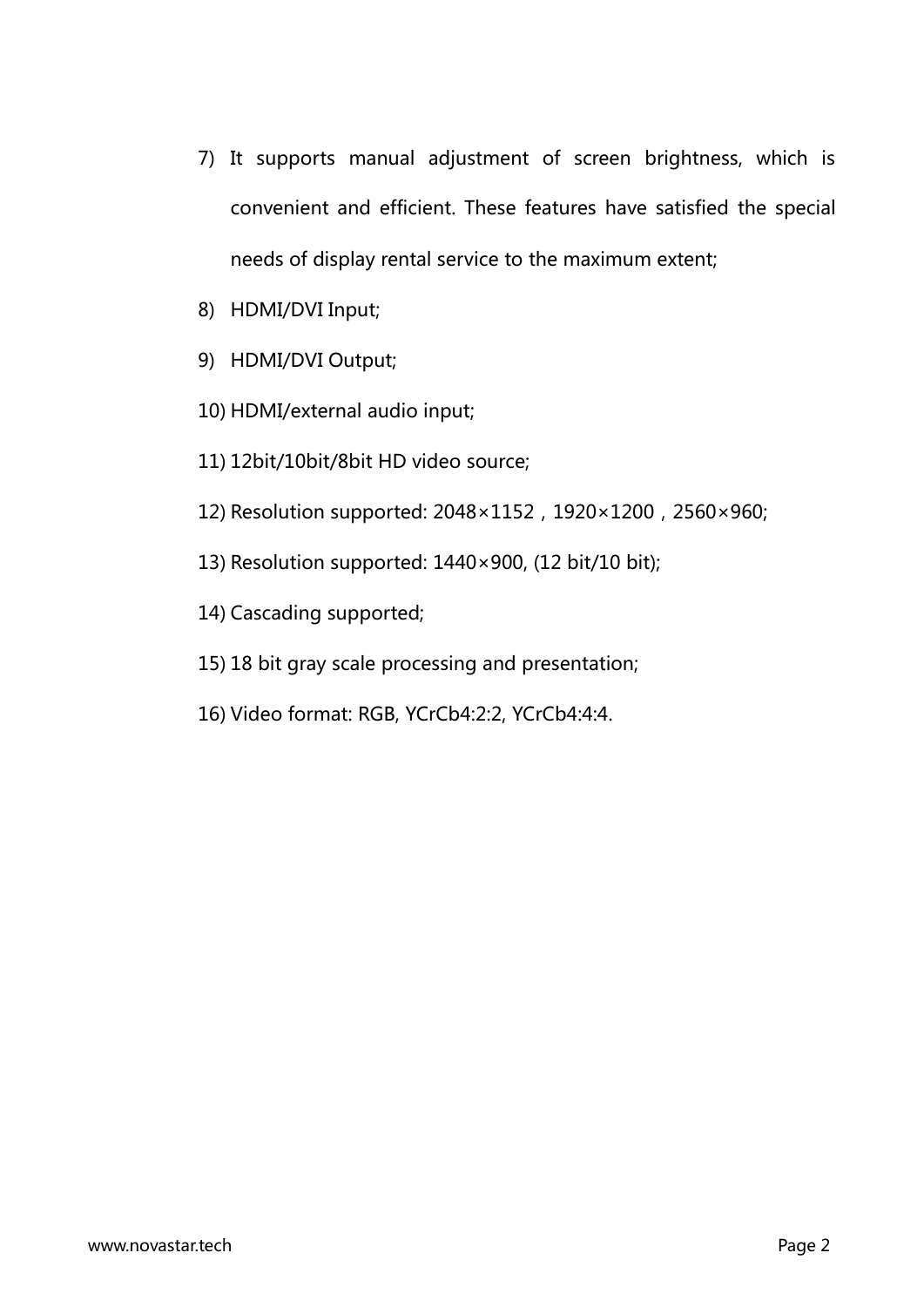#### Appearance

| (3)<br>(2)<br>(5)                                                         |  |  |  |
|---------------------------------------------------------------------------|--|--|--|
| 1 Power indicator;                                                        |  |  |  |
| 2: LED Indicator                                                          |  |  |  |
| <b>PWR:</b> Indicate the power indicator.                                 |  |  |  |
| <b>RUN:</b> Indicate equipment running indicator 1.                       |  |  |  |
| It blinks slowly when no video source is available. (The light            |  |  |  |
| keeps on for 2 seconds and then off for 2 seconds.).                      |  |  |  |
| It blinks normally when the video source is available. (It                |  |  |  |
| blinks about twice per second.).                                          |  |  |  |
| It blinks quickly when start-up screen is displayed.                      |  |  |  |
| When the redundancy works, the indicator blinks at a                      |  |  |  |
| frequency of breathing.                                                   |  |  |  |
| <b>STA</b> : Equipment running indicator 2. It is steady on when          |  |  |  |
| the equipment runs normally.                                              |  |  |  |
| <b>3: Operation screen.</b>                                               |  |  |  |
| 4: <b>Knob:</b> Press the knob to enter the option and rotate the knob to |  |  |  |
| select or adjust.                                                         |  |  |  |
| <b>(5): ESC:</b> Exit from the current operation or option.               |  |  |  |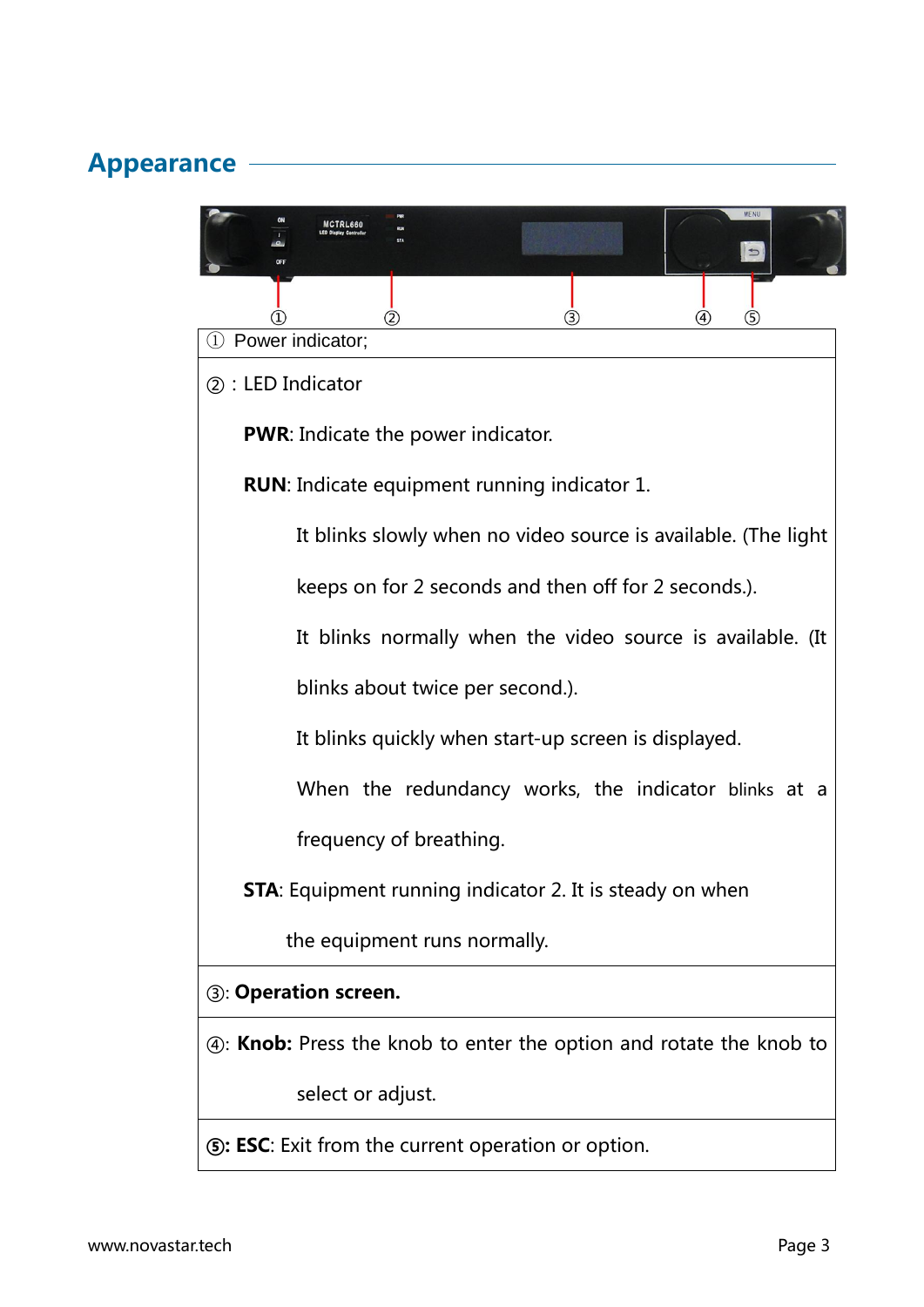

Note: the arrangement of interface can be slightly adjusted to enhance

user's experience. Please in kind prevail.

| <b>INPUTS</b>                            |                                        |  |  |  |
|------------------------------------------|----------------------------------------|--|--|--|
| <b>AUDIO</b>                             | <b>Audio INPUT</b>                     |  |  |  |
| <b>HDMI IN</b>                           | <b>HDMI INPUT</b>                      |  |  |  |
| <b>DVI IN</b>                            | <b>DVI INPUT</b>                       |  |  |  |
| <b>OUTPUTS</b>                           |                                        |  |  |  |
| <b>DVI OUT</b>                           | <b>DVI OUTPUT</b>                      |  |  |  |
| <b>HDMI OUT</b>                          | <b>HDMI OUTPUT</b>                     |  |  |  |
| $OUT1~-4$                                | <b>4 LED OUTPUTS</b>                   |  |  |  |
| <b>Control</b>                           |                                        |  |  |  |
| <b>TO PC</b>                             | Connected to PC, USB Control interface |  |  |  |
| UART IN、OUT                              | Cascaded INPUT 、OUTPUT                 |  |  |  |
| <b>POWER</b>                             |                                        |  |  |  |
| AC-100-240V-50/60HZ   AC Power interface |                                        |  |  |  |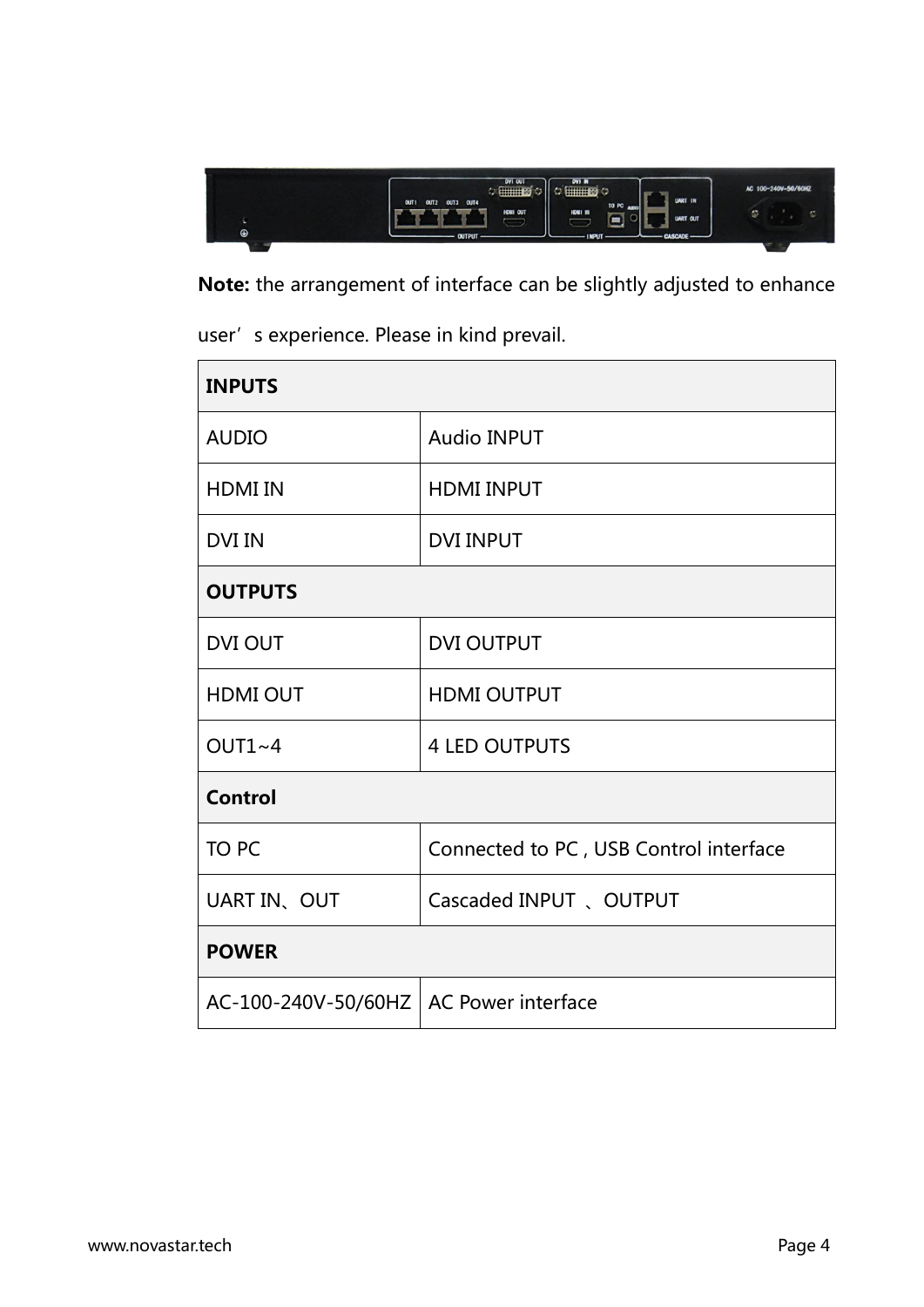#### **Dimensions**



19" 1U Standard Cabinet.

Unit: mm